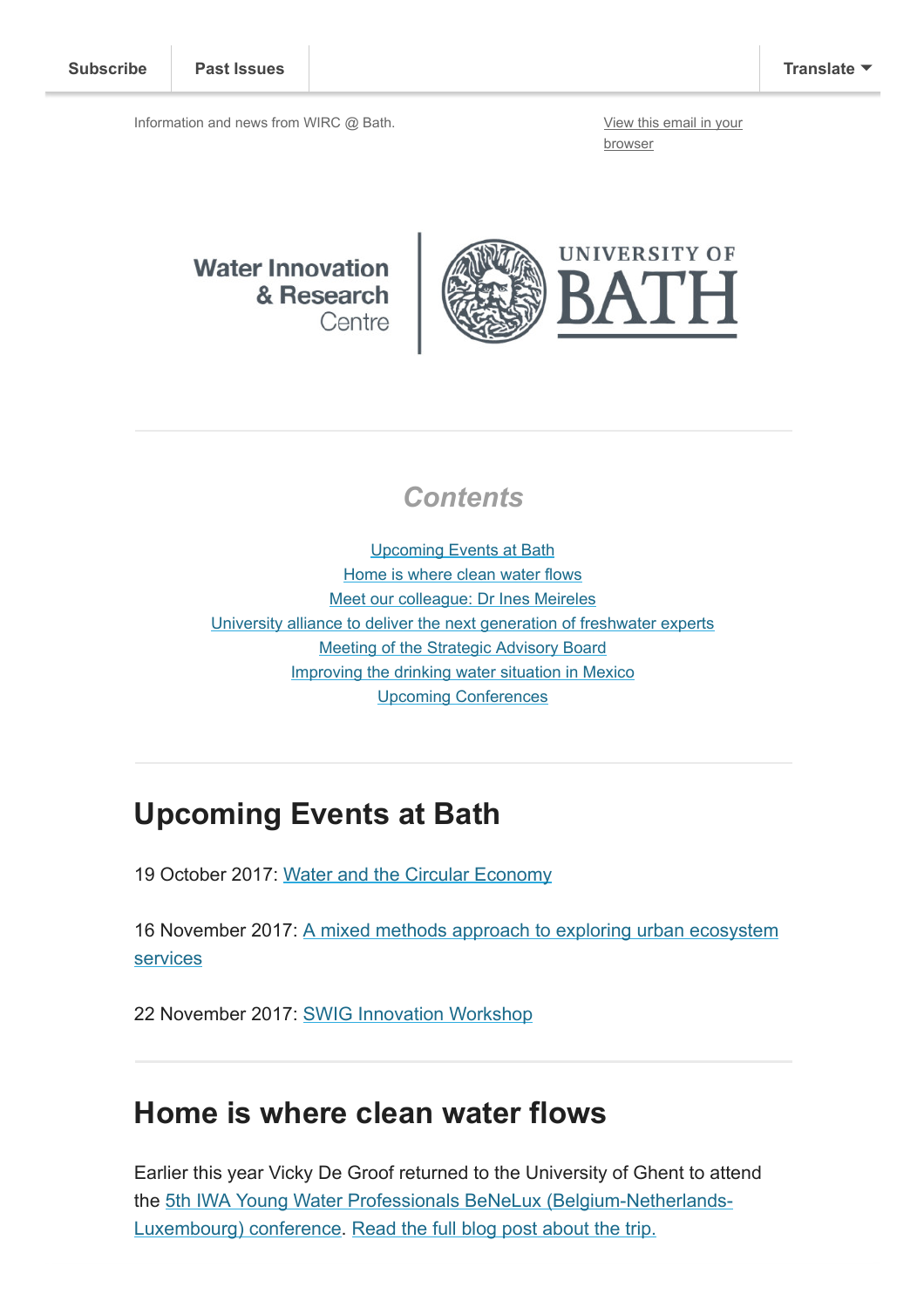## <span id="page-1-0"></span>Meet our colleague

#### Dr. Ines Meireles

Senior Lecturer, Department of Architecture and Civil Engineering

Ines has joined the University of Bath for this academic year (2017/18) as a Visiting Scholar. Her research interests are water related, particular regarding efficiency and sustainability. [Read more about Ines and her research](http://blogs.bath.ac.uk/water/2017/09/22/ines-meireles/) interests.



# <span id="page-1-1"></span>University alliance awarded £2m to deliver the next generation of freshwater experts

The University of Bath is part of the UK's first freshwater doctoral training programme which will train future leaders with the skills necessary to address [the complex challenges facing freshwater sustainability. Read more about the](http://www.bath.ac.uk/news/2017/10/04/university-alliance-awarded-2m-to-deliver-the-next-generation-of-freshwater-experts/) programme which will will welcome its first cohort in 2018.

# <span id="page-1-2"></span>Meeting of the Strategic Advisory Board

On the 6th September, our Strategic Advisory Board had their annual meeting at the University. At the meeting, we discussed our Strategy Document and we reported on our progress and output. Progress on the individual research themes was also discussed, after a short introduction by the Theme Leaders. We received some very valuable feedback, that will be used to improve our communication for internal and external stakeholders.

We also welcomed three new members to the SAB:

• Bart Schoonbaert representing OFWAT who will replace Rob Cunningham (OFWAT/RSPB).

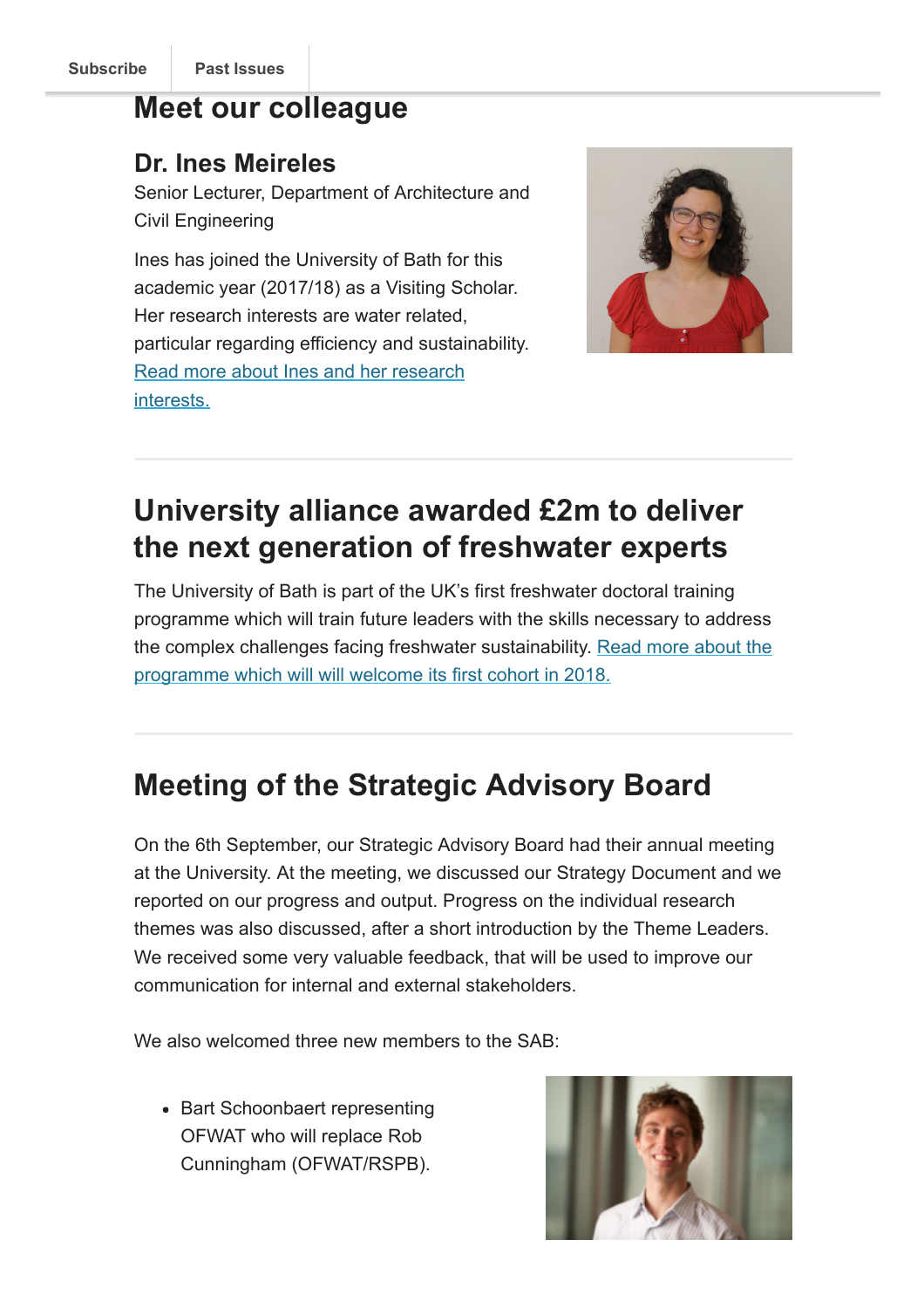• Nick Cooper (EPSRC), who will replace David Holtum.

<span id="page-2-0"></span>

[This September a delegation from WIRC @ Bath consisting of Dr Mirella Di](http://www.bath.ac.uk/chem-eng/people/di-lorenzo/) Lorenzo, [Dr Jannis Wenk](http://www.bath.ac.uk/chem-eng/people/wenk/) and research assistant Claire Edward-Collins travelled to Mexico to explore the situation of drinking water supply in informal settlements in the peripheral region of Mexico City. [Read more about the trip.](http://blogs.bath.ac.uk/water/2017/10/11/improving-the-drinking-water/)

## <span id="page-2-1"></span>Upcoming Conferences

[10 - 13 December 2017: Cape Town, South Africa, International Young Water](http://iwaywpconference.org/) Professionals Conference

27 - 31 May 2018: [Nanjing, China, LET 2018 – The15th IWA Leading Edge](http://www.iwa-network.org/events/15th-iwa-leading-edge-conference-on-water-and-wastewater-technologies/) Conference on Water and Wastewater Technologies

16 - 21 Sep 2018: Tokyo, Japan, [IWA World Water Congress & Exhibition 2018](http://www.iwa-network.org/events/iwa-world-water-congress-exhibition-2018/)

You can find all IWA events on their [website](http://www.iwa-network.org/all-events/).